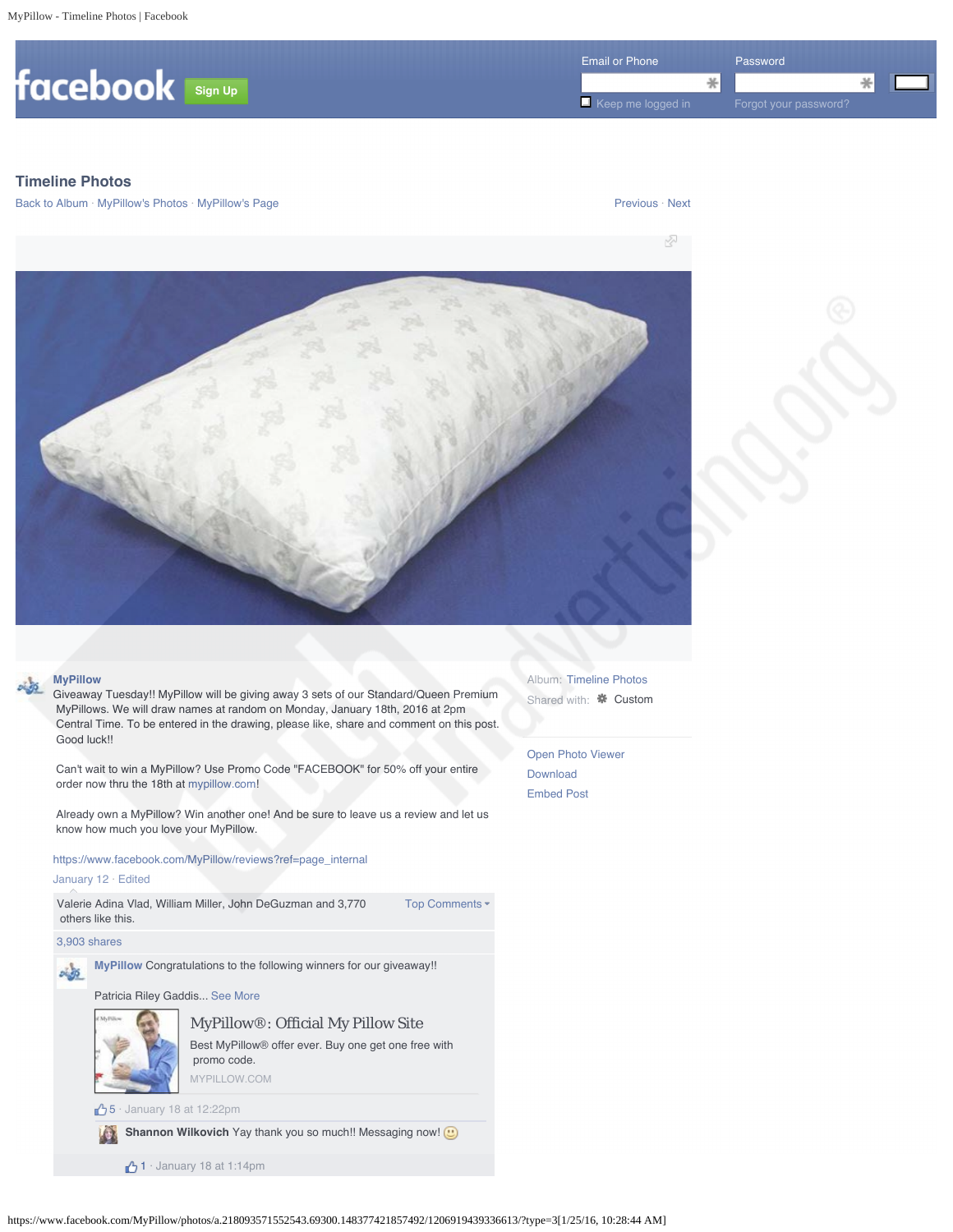**↓** View more replies



- $6 \cdot$  January 12 at 3:11pm
	- View previous replies
- **MyPillow Hello Judy, Yes, we have 5 different levels of support. Our**  pillows range from 2" thick to 10" thick. Thank you.
	- $\bigcirc$  6 · January 12 at 5:47pm
- **→** View more replies

**Holly Shlosser** Was wondering if there was a link for the drawing or is it that i just need to like, share and comment instead? Looking for a pillow that helps me sleep on restless nights. I get migraines and frequent headaches periodically and alot of the times i don't wake up feeling refreshed anymore. I also get alot of neck discomfort when i sleep because i can't find a sure relaxed position and it's hard for me to get comfortable with the arthritis i have in my mid to lower back area. Will MyPillow take care of this for me?

#### $\bigoplus$  1 · January 18 at 5:25am · Edited

MyPillow Hello Holly Shlosser, This is the post to like, comment & share, to be entered to win. Winners will be announced at 2:00pm CST. Today. I have attached a link showing the benefits of MyPillow. http://www.mypillow.com/reasons-to-buy.html



MyPillow®: Benefits

Best MyPillow® offer ever: Buy one get one free with promo code. MYPILLOW.COM

January 18 at 5:39am

**→** View more replies

**Sharleen M. Heartwell** I suffer from 3 back surgeries and a bulging disc in my neck currently....I need a proper pillow for support. Could these pillows help me?

#### $2 \cdot$  January 14 at 3:22pm

- **MyPillow Thank you for your interest in MyPillow. Each MyPillow**  Premium is custom fit to the individual sleeper to get you the best support and alignment throughout the night. Our fill is made with an open cell technology to keep the nerves in your neck and shoulders comfortable all night long. All of our pillows are machine washable and dryable. We back our pillows up with a 60 day money back guarantee and a 10 year warranty. We believe a good night's sleep each and every night is important to your wellbeing.
	- $\bigcirc$  5 · January 14 at 3:52pm

**↓** View more replies

**Hov Toni Bedard** When I went home for my moms funeral I remembered she had a My Pillow. I found it and slept so sound and woke up refreshed considering the pain and suffering I was going through. I wished I would have taken it with me when I went home. I would so appreciate being a winner!!!

2 · January 16 at 2:03pm

View 2 more replies

**MyPillow** Good luck on the drawing!

 $\bigwedge$  2 · January 16 at 2:15pm

**Christine Strausser** I've had neck and back surgeries and they have all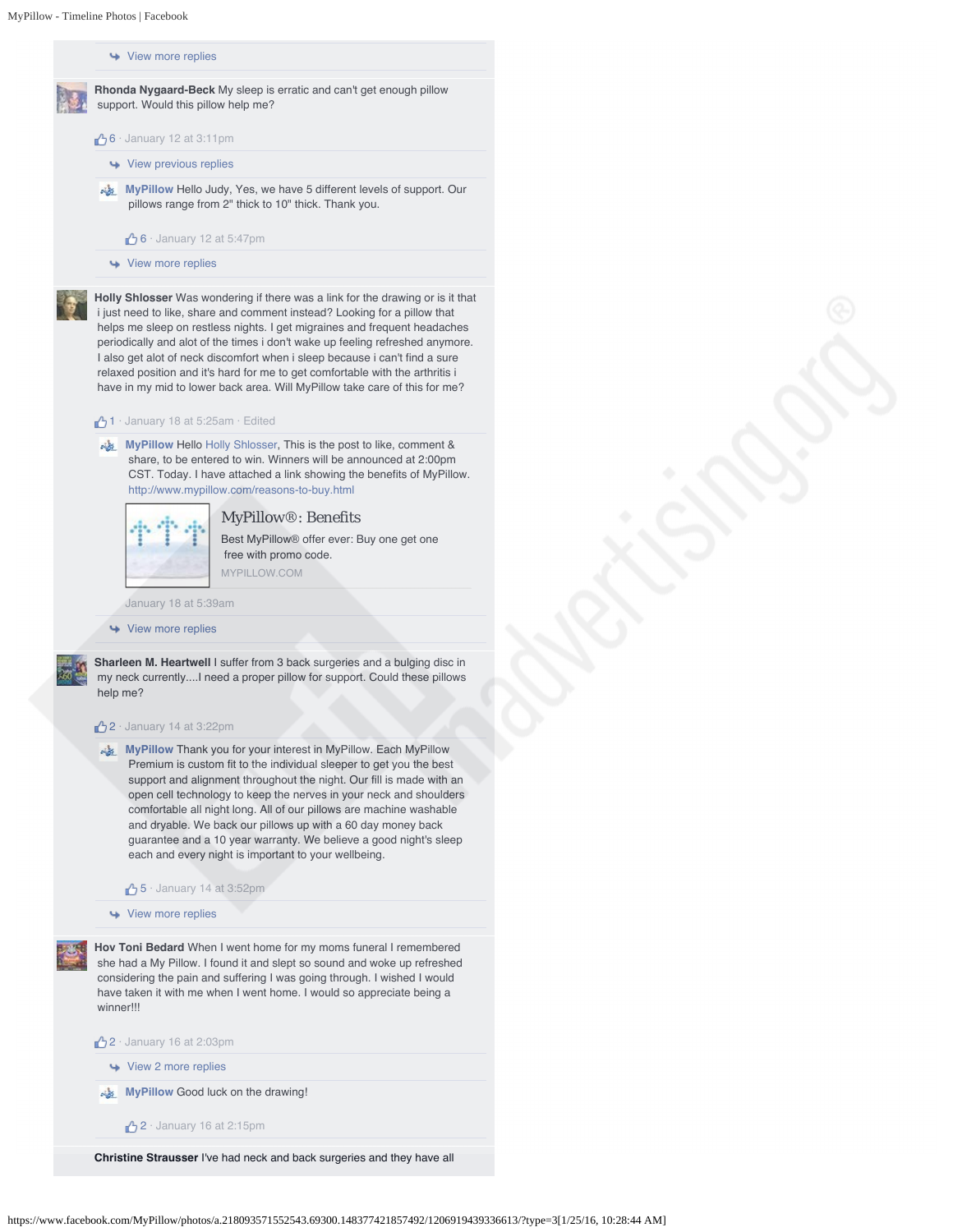failed! I have nerve damage in my left arm because of pinched nerves in neck! I also suffer from sleep apnea and insomnia! I get maybe 3-4 hours of interrupted sleep every night! I am desperate to get some quality sleep and have tried so many different pillows! I have a friend that has your pillows and she has really bad RA in her neck and she swears by your pillows! Would love to win! Thank you for this wonderful chance!

#### $\bigwedge$  1 · January 16 at 3:35pm · Edited

#### **MyPillow Good luck!**

#### $1 \cdot$  January 16 at 3:35pm

**Penny Yale Wood** I started using this pillow after my fist neck fusion a year ago and I highly recommend!! Mine was also a fail, going for fusion #2 soon. But, I wouldn't live without this pillow now. I take it with me everywhere. Even to the hospital!

#### $2 \cdot$  January 17 at 10:53am

**Christine Strausser** Thank you Penny Yale Wood for the hope that the pillow will work! I need sleep so bad! Good luck on your next surgery! I hope it's successful!

### January 17 at 11:01am

**Penny Yale Wood** They have a money back guarantee. I figured I didn't have anything to loose. I, like you, was desperate for a comfortable way to sleep! Degenerative Disc Disease is the worst!! I hope you win, I hope I win! But if you don't, I really urge you to try... See More

#### $1 \cdot$  January 17 at 11:16am

**Christine Strausser** I will definitely buy a pillow if I don't win one! Lol! I wish you good luck in winning also! I too am a side sleeper! I was a victim of domestic violence and my back was severely injured and it ended up making my neck curve and pinch several nerves! M... See More

#### January 17 at 11:22am

**Jenni Larry Voris** I left a comment previously, but I have to say this - I have tried 3 different pillows this week (all under 1 year old) and I have the stiffest neck & shoulders! I am going to have to go to the chiropractor to try to get straightened out. Would really like to know if this brand works for others. I am desperate. For now, I'm sleeping with no pillow at all. When did it become so difficult to find a good one??

#### $3 \cdot$  January 15 at 6:26pm

**MyPillow Each MyPillow Premium is custom fit to the individual**  sleeper to get you the best support and alignment throughout the night. Our fill is made with an open cell technology to keep the nerves in your neck and shoulders comfortable all night long. All of... See More

 $\sqrt{2}$  · January 15 at 6:27pm

#### Wiew more replies

**Beth Burgess Hurd** i have a problem with finding right pillow neck pain interfering with comfort for sleeping and opposite side of shoulder pain discomfort hard for me to get good sleep any suggestions on the right pillow for me plz i been thinking of getting a new pillow

#### 2 · January 15 at 11:07pm · Edited

**MyPillow Hello Beth, Check out our information on neck pain here,** http://www.mypillow.com/neck-pain, Thank you and have a nice day!

> MyPillow®: Neck Pain Best MyPillow® offer ever: Buy one get one free with promo code.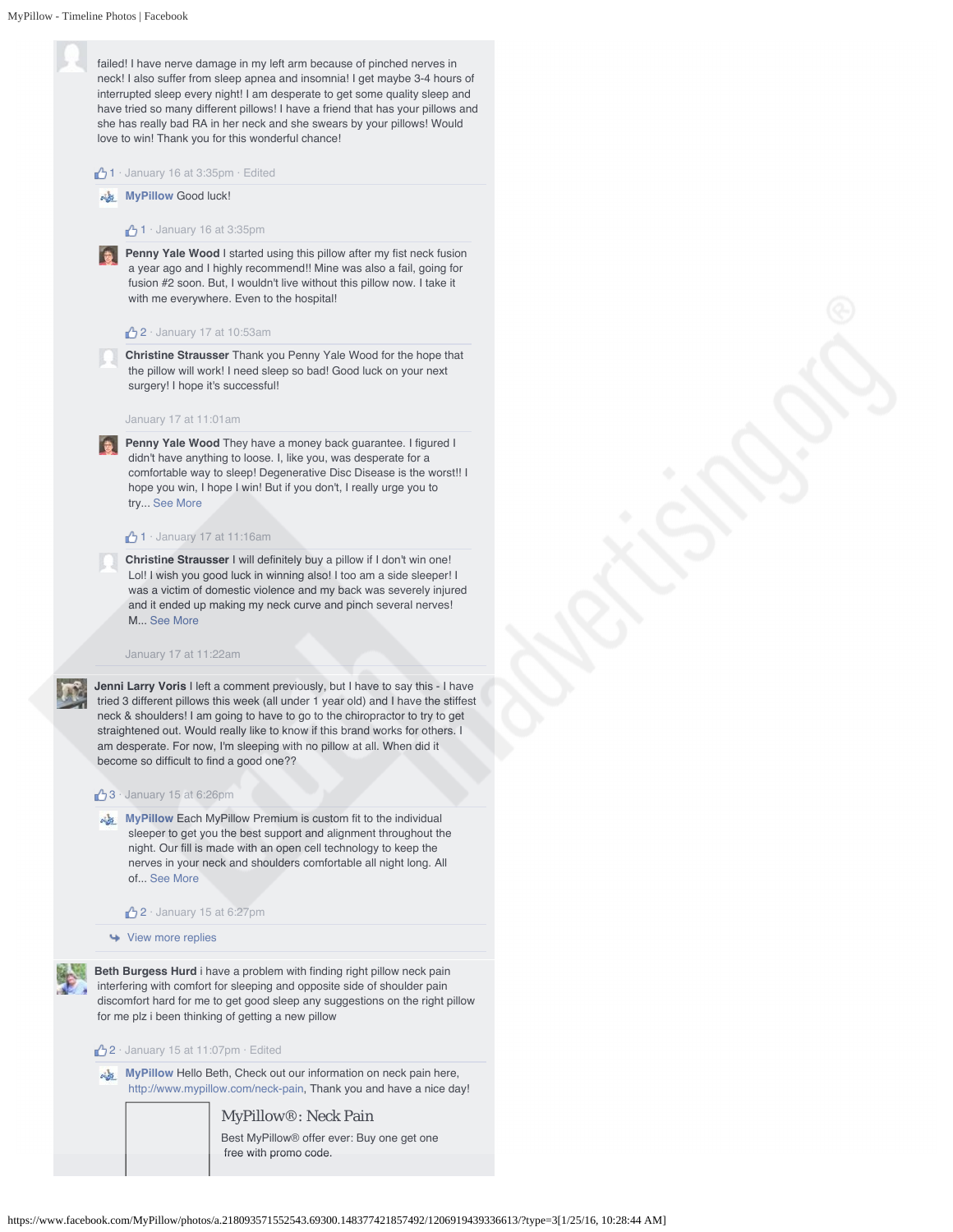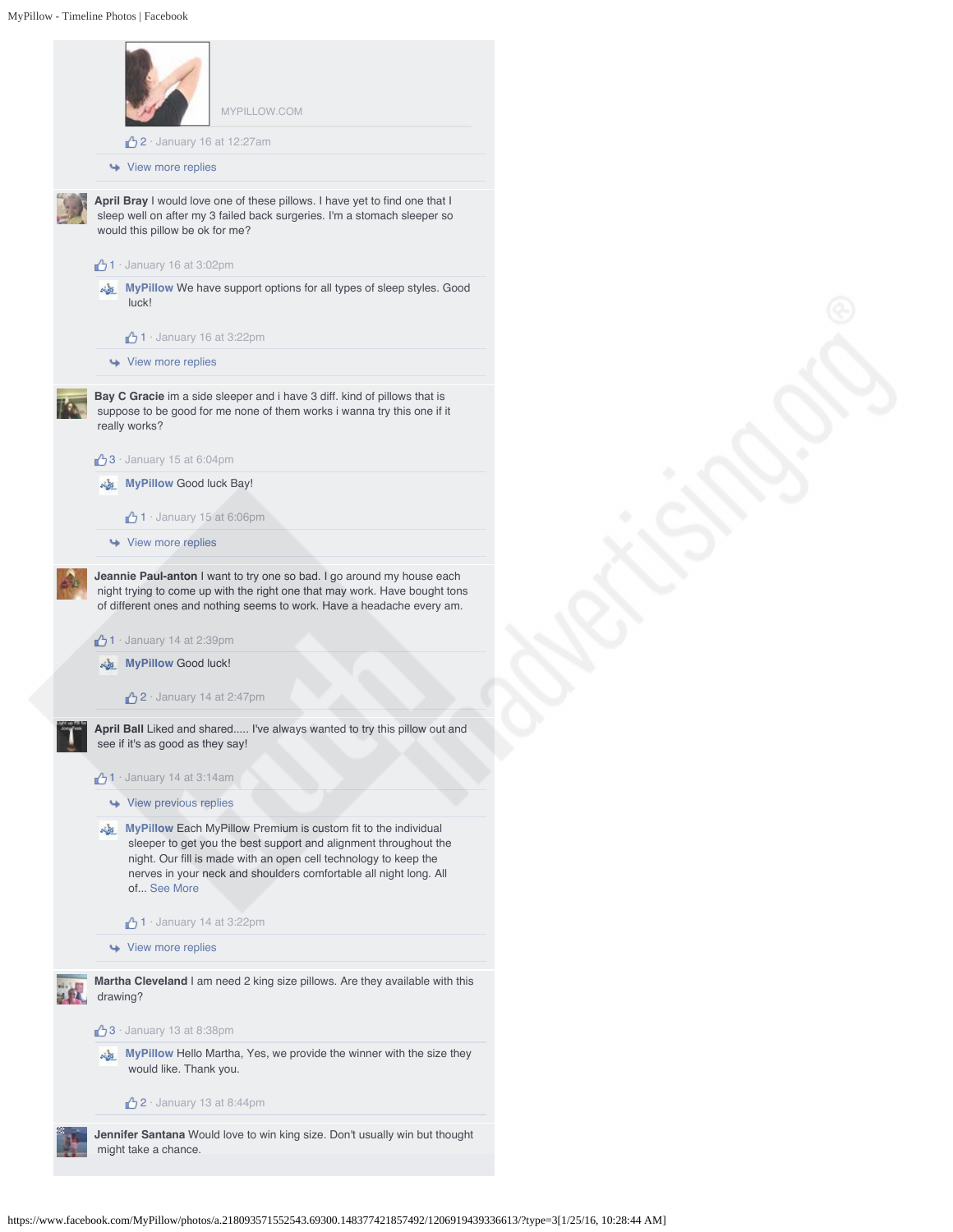

https://www.facebook.com/MyPillow/photos/a.218093571552543.69300.148377421857492/1206919439336613/?type=3[1/25/16, 10:28:44 AM]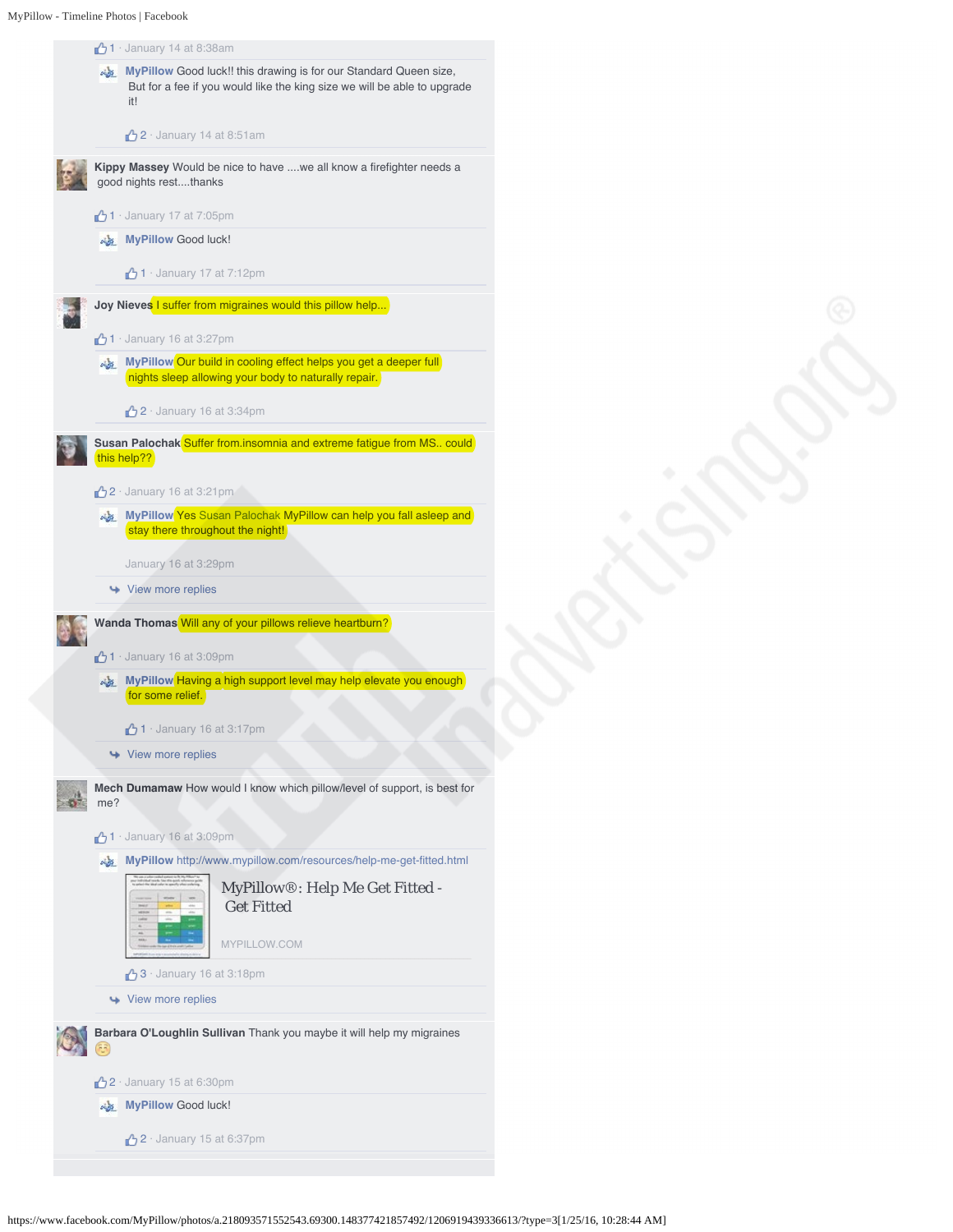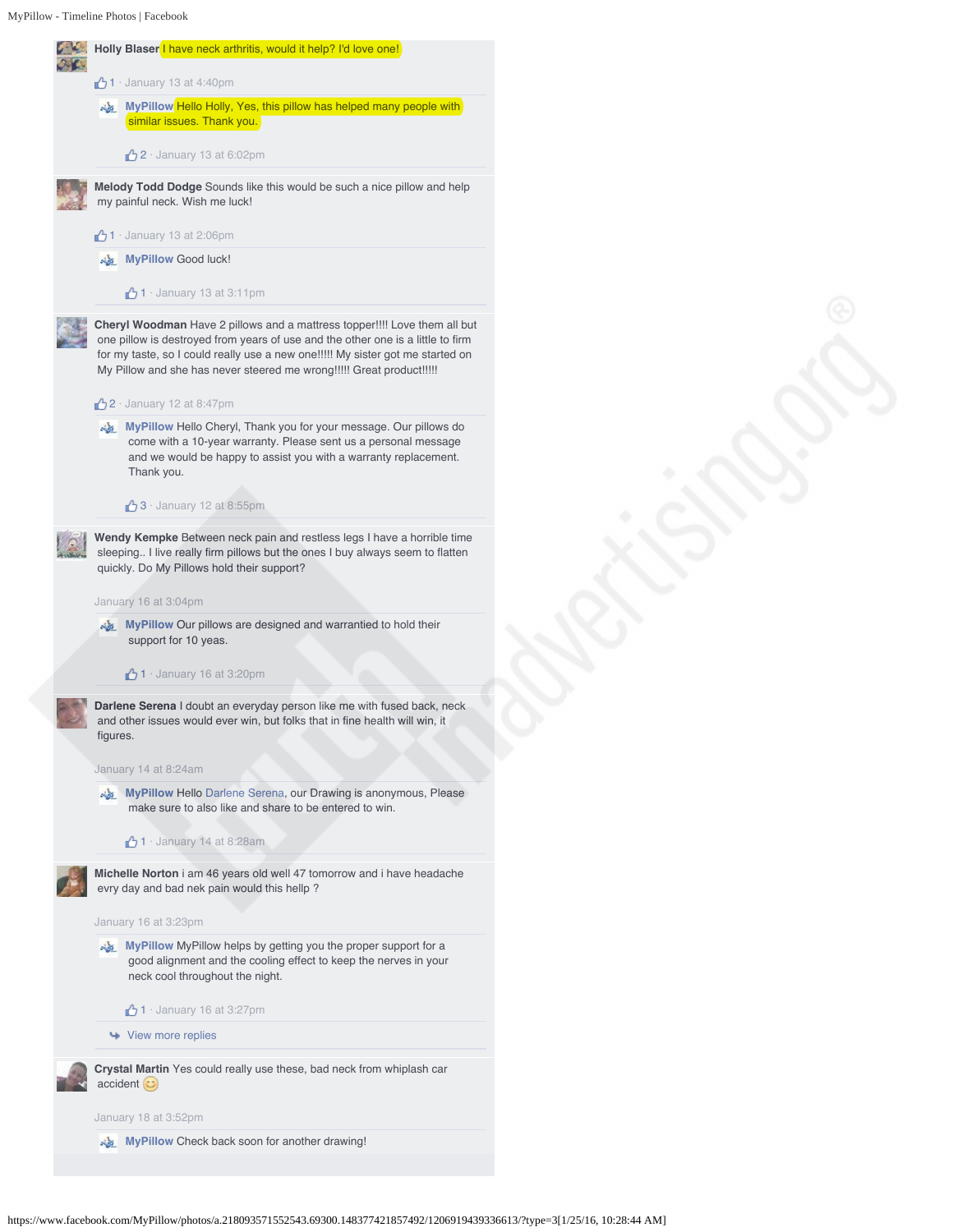January 18 at 3:55pm



https://www.facebook.com/MyPillow/photos/a.218093571552543.69300.148377421857492/1206919439336613/?type=3[1/25/16, 10:28:44 AM]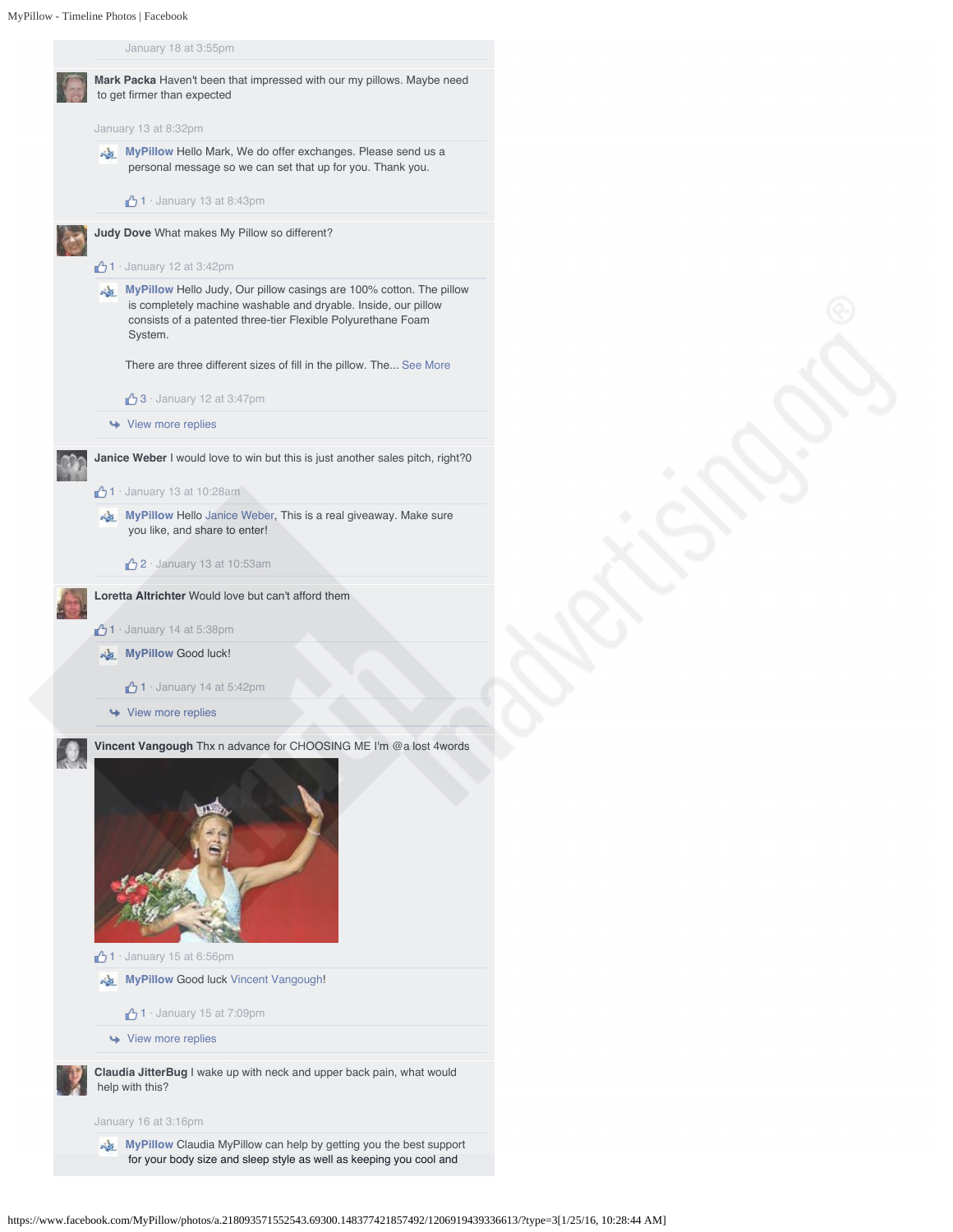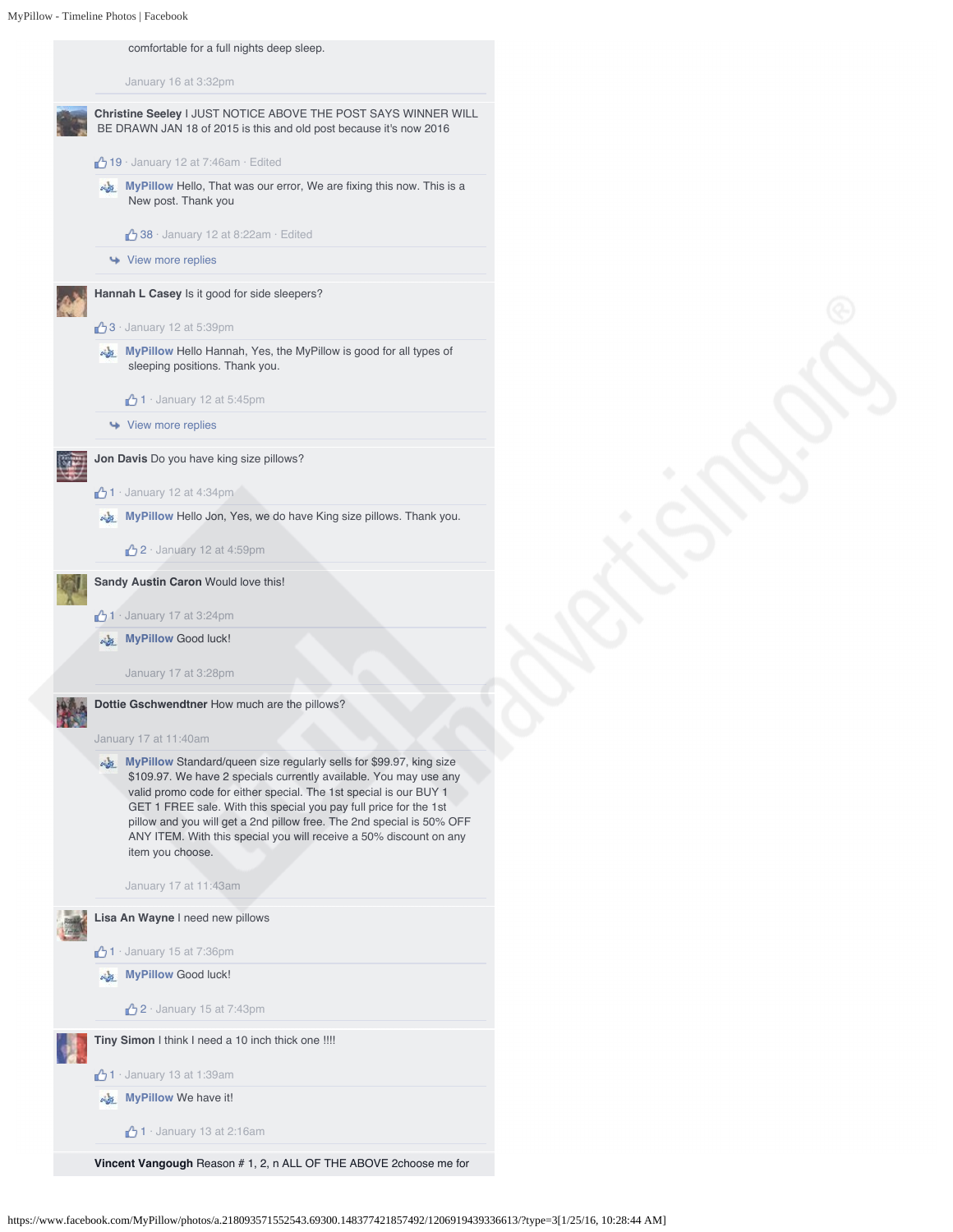

 $1 \cdot$  January 14 at 3:18pm

**Jessie M Turner** Would love to win this for my wife Crystal Marie Turner she's been wanting one for a long time now. But with our 5 kids and the two of us money is always limited. Good luck everyone and thank you so much for the chance.

#### $2 \cdot$  January 12 at 5:40pm

**Kathy Williams** I have a my pillow and I love it, I have had it for 5 years and I have had no problems with it. I had two but I gave my Dad one and he is 92 years old and Loves it. I would love to win one for my sister because she has neck pain and she can't sleep on a pillow but I know she could on my pillow. I would love to win one for my sister!

### 7 · January 12 at 8:13am

**Lisa Ga** I would love to win Mypillow to help relieve my neck and back pain from my car accident. I also just had surgery and need to keep my head elevated. My hubby would also be grateful to win one of your pillows as well. I will share your post. Thanks!! @

#### $\bigcirc$  3 · January 12 at 8:25am

**Beverly Guajardo** Liked and shared. I would love to win a set of Standard My Pillows. I have problems sleeping and seem to always wake up with a migraine. I would love to try your pillows to see if it will help. Christi Sue, Sande Rollins Young you both should enter too. MyPillow

 $1 \cdot$  January 16 at 3:05pm

 $+ 1$  Reply

**Lisa Hansen-Wood** OMG! I would love MyPillow. I have a spinal cord injury in my neck for 3 years now. I can't sleep in my bed due to pain in my neck and arms. I would love some much to get out of my recliner and into bed to stretch out and actually be comfortable enough... See More

#### $\bigoplus$  1 · January 14 at 5:20am

**Rose Raymer** I would love to win one of these, I just had two back surgerys and could use the support on my neck of a good pillow while I sleep, I sure hope I win, thanks for the chance:)

#### $1 \cdot$  January 16 at 11:32pm



**Melissa Ewing** Sleeping with my 5 year old bed hog he tosses and turns all night long I always wake up with a sore neck would love to win a my pillow I hear they are great just can't afford one right now fingers crossed

 $1 \cdot$  January 16 at 7:00pm

Lisa M. Graff I recently had shoulder surgery and couldn't find a way to sleep comfortably for the past 3-4 months - until I bought a MyPillow a couple of weeks ago. Thank you for letting me sleep again! I no longer wake up with neck pain each morning, and the MyPillow even helps protect my